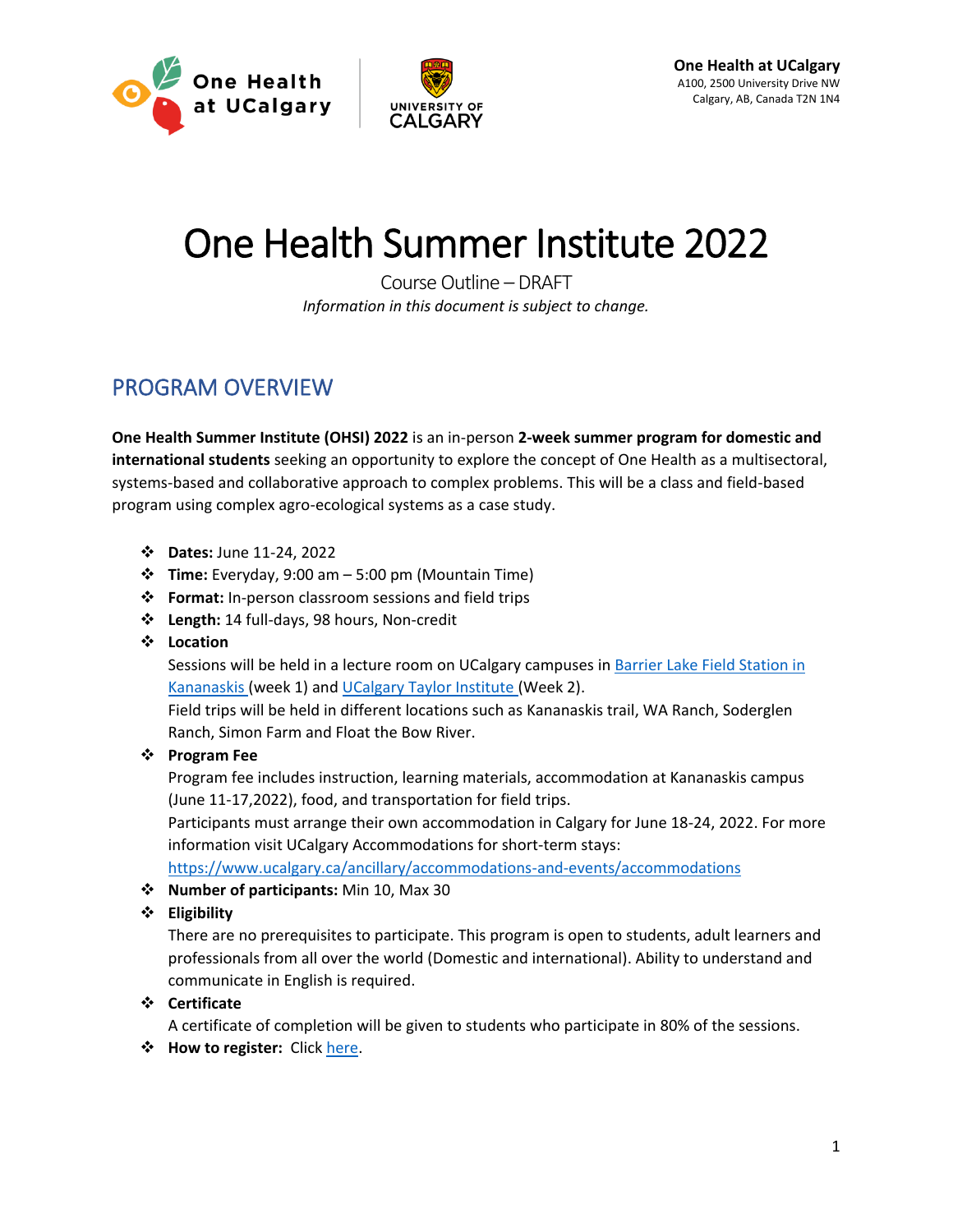



## PROGRAM DETAILS

#### ❖ **Background**

Complex global challenges exist at the intersection of people, animals, and the environment. A One Health (OH) approach to complex problems considers all the components of a system, their relationships and their dependencies. The social and ecological contexts of complex problems must be understood to find sustainable and acceptable solutions.

#### ❖ **Vision**

After this course, students will see that there are solutions to complex problems and that they can be part of the solution. With a greater understanding of how to approach a difficult challenge, the students will be empowered to find the necessary resources and see opportunities for a role for themselves.

#### ❖ **Goals**

In this program students will learn that change is possible and that they have a role to play in that change. Using agro-ecosystem challenges as a case study, participants will learn how scientific inquiry from different disciplinary perspectives and engaging people on all sides of the challenge can lead to more constructive, sustainable, and socially just solutions. Students will work to develop the necessary skills that will enable them to contribute meaningfully to transdisciplinary teams.

#### ❖ **Learning Outcomes**

At the end of the 2-week program, participants will:

- Develop a holistic understanding of problems:
	- $\circ$  Practice seeing the social, economic, and ecological context of One Health problems
	- o Exercise mapping the components of the problem including the importance of the connections between the components
	- $\circ$  Apply a conceptual understanding of One Health to complex agro-ecosystem problems
	- $\circ$  Discover what data and information across system components are necessary to understand the system and inform policy and practice
	- o Discover the value that diverse perspectives bring to the problem
	- o Value Indigenous ways of knowing in Canadian One Health problem solving and research
- Practice working collectively (co-leadership, team building, collaboration, and governance) and develop these skills.
- Find opportunities to leverage their disciplinary training and consider actions to make a difference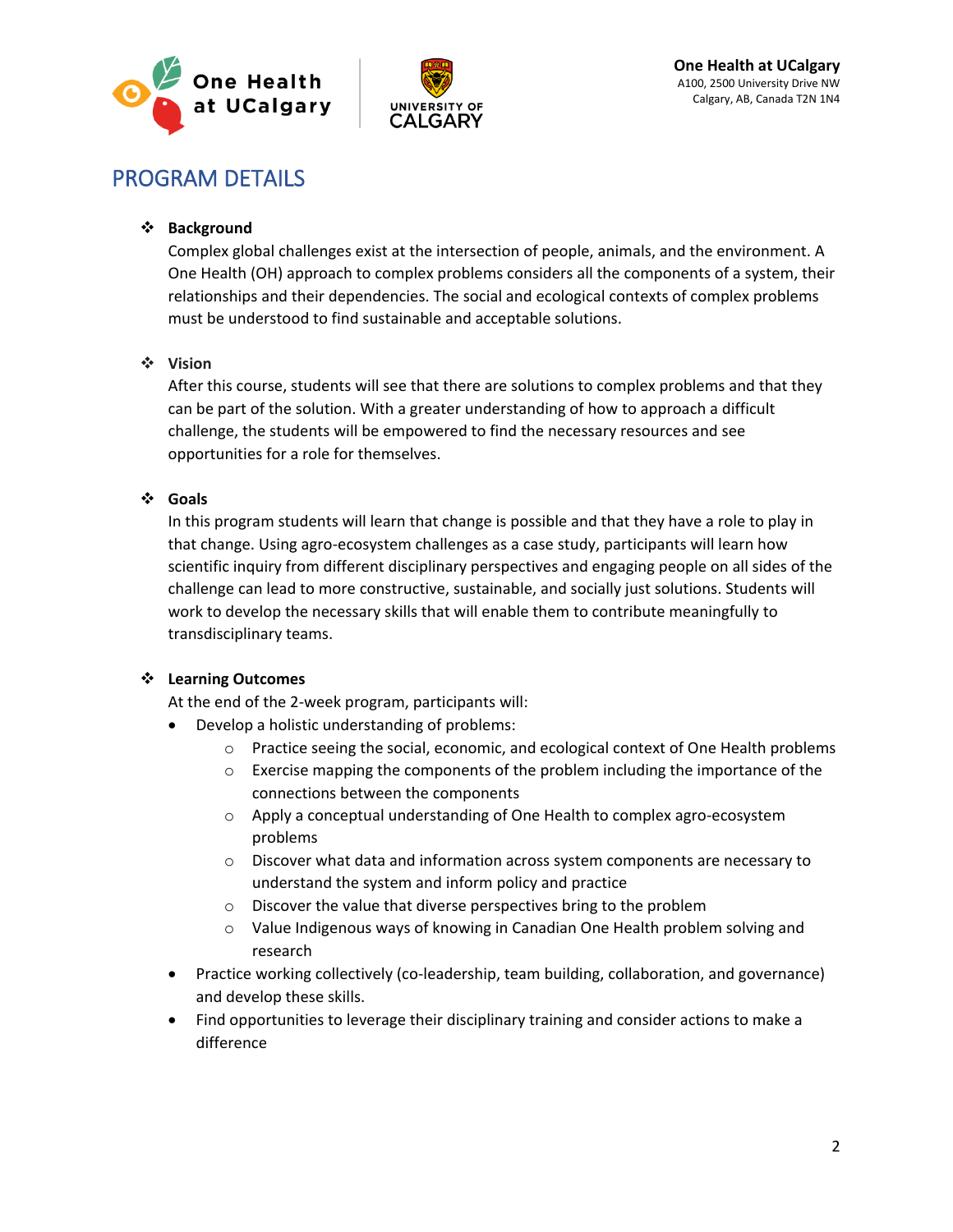



## SCHEDULE

| #              | <b>DAY</b> | <b>DATE</b>   | <b>TOPICS</b>                                                                                                                                                                                                                                                                                                     | INSTRUCTOR(S)                                                                                                                                                                                   | <b>LOCATION</b>                                                     |
|----------------|------------|---------------|-------------------------------------------------------------------------------------------------------------------------------------------------------------------------------------------------------------------------------------------------------------------------------------------------------------------|-------------------------------------------------------------------------------------------------------------------------------------------------------------------------------------------------|---------------------------------------------------------------------|
| $\mathbf{1}$   | Sat        | June 11       | Meet at UCalgary and travel to<br>Kananaskis*<br>Welcome<br>$\bullet$<br>Introductions<br>Why this course?<br>$\bullet$<br>Why One Health?                                                                                                                                                                        | <b>Michele Anholt</b><br><b>Craig Stephen</b><br><b>Fred Wrona</b><br><b>Kelly Munkittrick</b>                                                                                                  | <b>Barrier Lake</b><br><b>Field Station in</b><br><b>Kananaskis</b> |
| $\overline{2}$ | Sun        | <b>Jun 12</b> | Mini case-based learning<br>Challenges in the global food<br>systems<br>Exploring social-ecological<br>changes and sustainable<br>futures for agriculture                                                                                                                                                         | Michele Anholt<br>Craig Stephen<br>Kelly Munkittrick<br><b>Alex Wilkinson</b><br><b>Tatenda Mambo</b><br><b>Craig Gerlach</b>                                                                   | Kananaskis                                                          |
| 3              | Mon        | June 13       | Perspectives of a rancher<br>Working in teams and start to<br>٠<br>develop concept map of agro-<br>social-ecological systems                                                                                                                                                                                      | <b>Scott Lees</b><br>Craig Stephen<br>Michele Anholt<br>Fred Wrona<br>Kelly Munkittrick                                                                                                         | Kananaskis                                                          |
| $\overline{4}$ | Tues       | June 14       | The value of a trout (multiple<br>perspectives)<br>Introduction to aquatic<br>$\bullet$<br>ecosystem health                                                                                                                                                                                                       | Fred Wrona<br>Kelly Munkittrick<br>Elder<br>Michele Anholt                                                                                                                                      | Kananaskis                                                          |
| 5              | Wed        | June 15       | Challenges in aquatic monitoring<br>Regulatory decision making<br>$\bullet$<br>Indigenous perspectives<br>٠                                                                                                                                                                                                       | Fred Wrona<br>Kelly Munkittrick<br>Elder<br>Michele Anholt                                                                                                                                      | Kananaskis                                                          |
| 6              | Thurs      | June 16       | <b>Community Engagement</b><br>Blessing and smudge<br>$\bullet$<br>ceremony<br>Circle discussion - creating a<br>٠<br>shared and ethical space<br>through Indigenous Ways<br>Elder storytelling circles and<br>٠<br>nature walks<br>Tea dance with Elders and<br>$\bullet$<br>drummers<br><b>Closing blessing</b> | <b>Elder Reg Crowshoe</b><br><b>Elder Rose Crowshoe</b><br><b>Other Elders</b><br>Traditional<br><b>Drummers</b><br><b>Susan Mide Kiss</b><br>Michele Anholt<br>Fred Wrona<br>Kelly Munkittrick | Kananaskis                                                          |
| $\overline{7}$ | Fri        | June 17       | One Health leadership and team<br>building<br>Skills for collaboration<br>Collective leadership<br>٠                                                                                                                                                                                                              | <b>Jolene Ondrik</b><br>Michele Anholt<br>Fred Wrona<br><b>Kelly Munkittrick</b>                                                                                                                | Kananaskis                                                          |